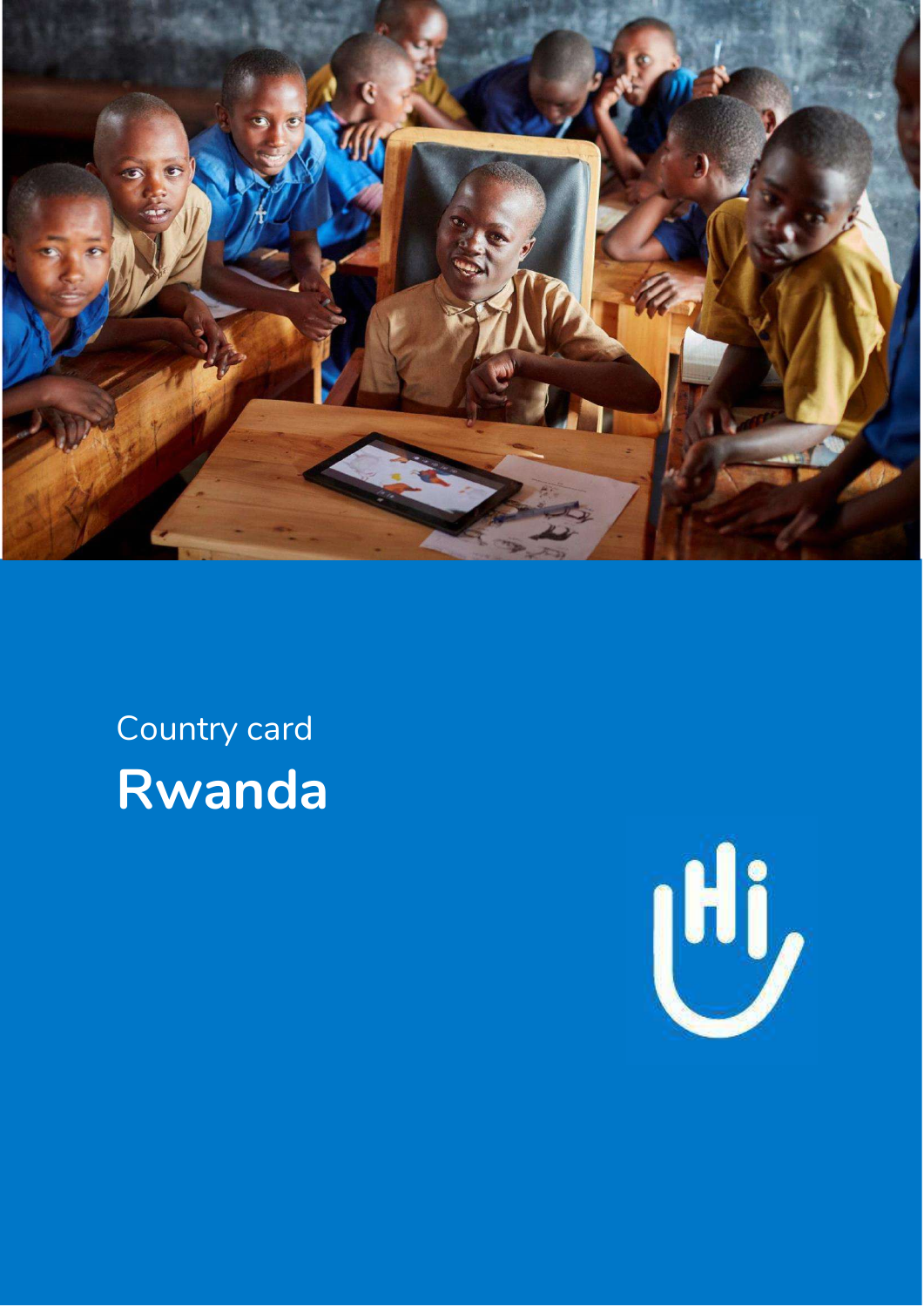## **HI Team and intervention areas**

**The HI Rwanda program has 118 staff members and is part of the EAR Program.**

### Rwanda

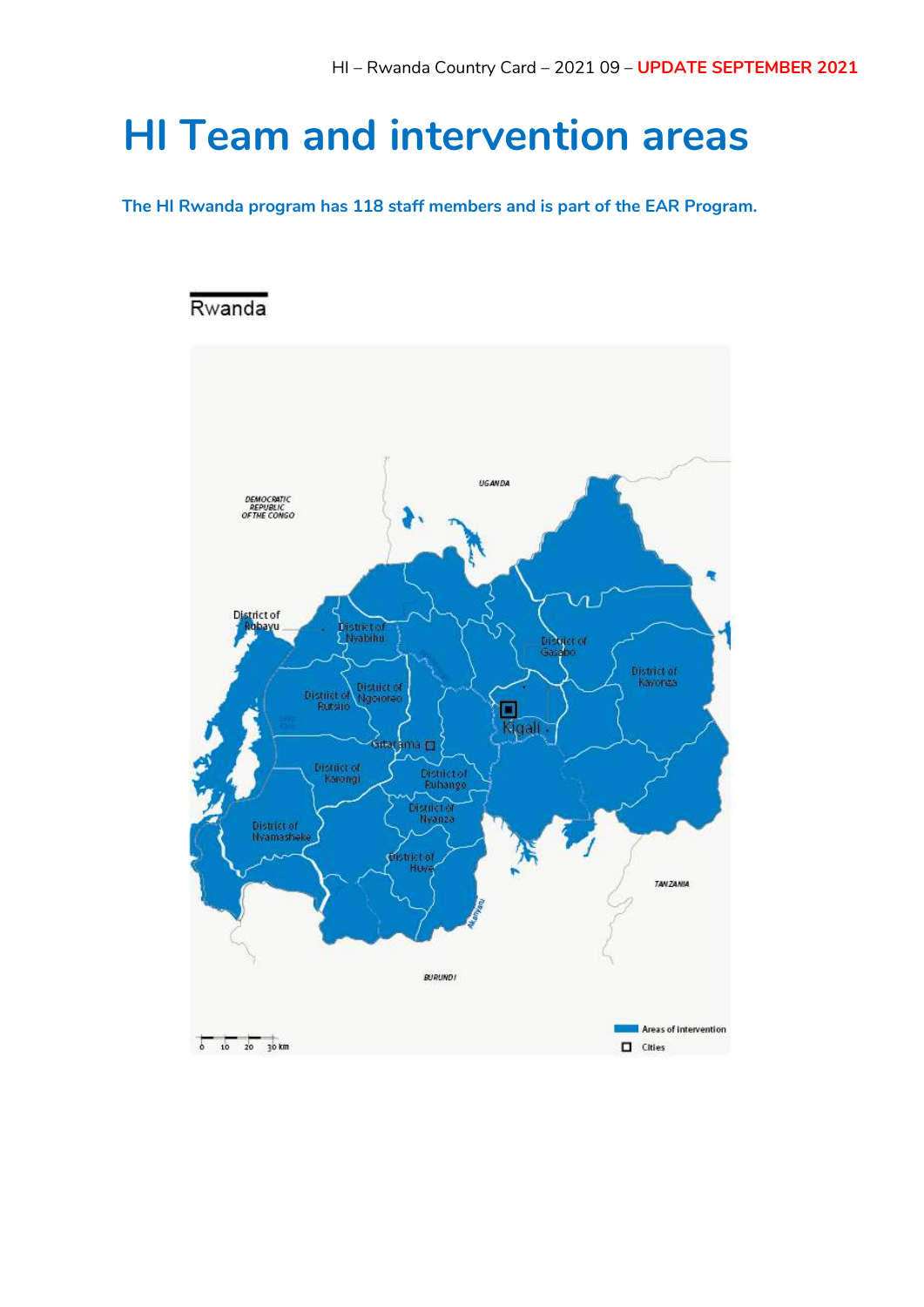## **General data of the country**

### **a. General Data**

| <b>DATA</b>                                            | <b>Rwanda</b> | <b>Kenya</b> | <b>Belgium</b> |
|--------------------------------------------------------|---------------|--------------|----------------|
| <b>Population</b>                                      | 12.9          | 53.7         | 11.5           |
| <b>IHDI</b>                                            | 0.54          | 0.60         | 0.93           |
| <b>Gender-related</b>                                  | 0.945         | 0.937        | 0.974          |
| <b>Development Index</b>                               |               |              |                |
| <b>Maternal Mortality</b>                              | 248           | 342          | 5              |
| <b>GINI Index</b>                                      | 43.7          | 40.8         | 27.4           |
| <b>Population within UNHCR</b><br>mandate              | 145,360       | 421,248      | 42,168         |
| <b>INFORM Index</b>                                    | 4.2           | 5.9          | 1.9            |
| <b>Fragile State Index</b>                             | 86.03         | 90.32        | 27.10          |
| <b>Public social protection</b>                        | 7.3           | 2.3          | 29.2           |
| <b>Net official development</b><br>assistance received | 1332.3        | 3244.8       | $\Omega$       |

### **b. Humanitarian law instruments ratified by the country**

| <b>Humanitarian law instruments</b>                                | <b>Status</b>    |
|--------------------------------------------------------------------|------------------|
| Mine Ban Treaty                                                    | ratified in 2002 |
| <b>Convention on Cluster Munitions</b>                             | ratified in 2011 |
| UN Convention on the Rights of<br><b>Persons with Disabilities</b> | ratified in 2008 |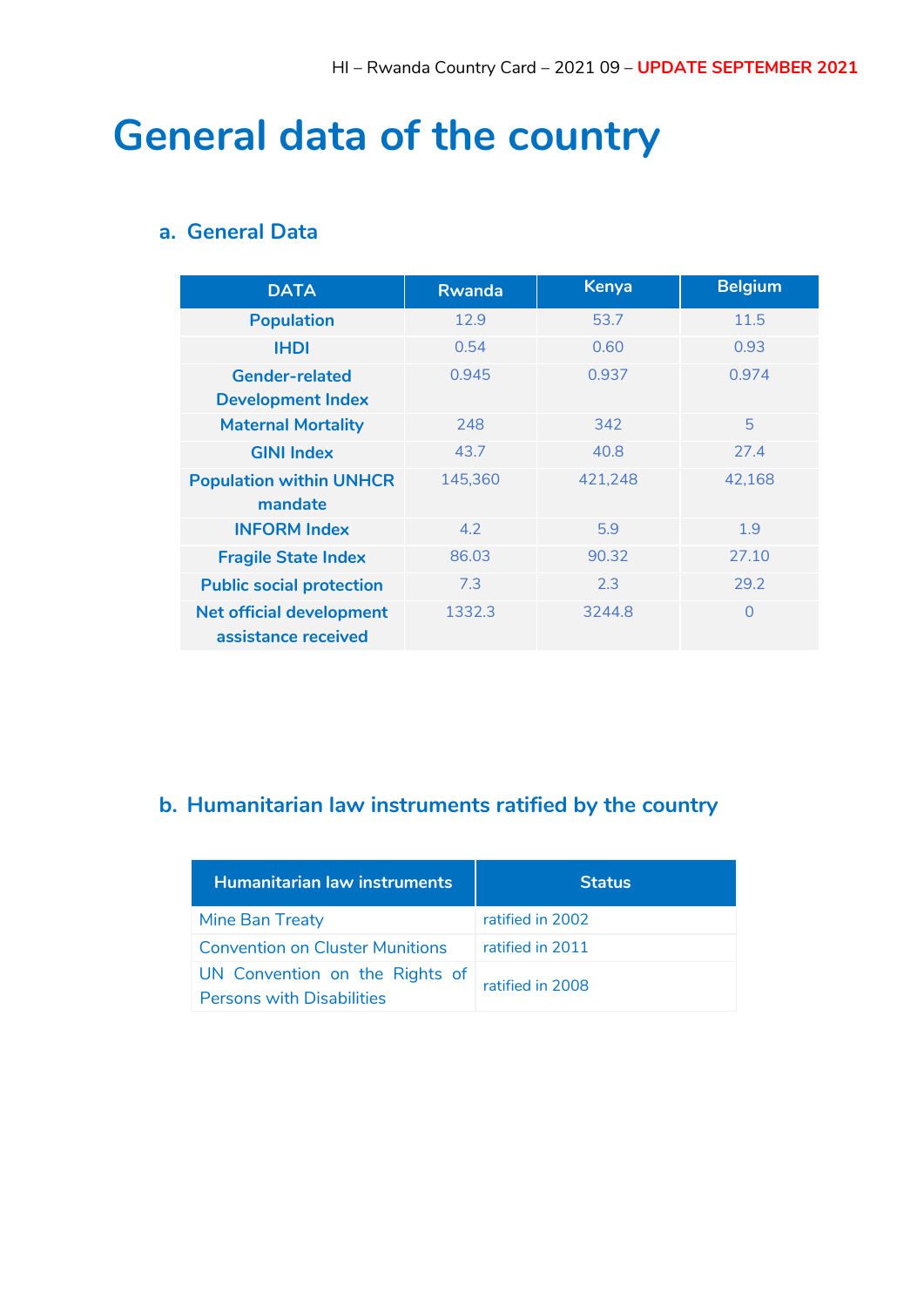#### **c. Geopolitical analysis**

#### **1. Geographical/Demographical elements**

Small in size (26.338 square kilometers) and landlocked, Rwanda is hilly and fertile with a densely packed population of about 12.46 million people (2018). Rwanda is located in Central/Eastern Africa, and is bordered by the Democratic Republic of the Congo to the west, Uganda to the north, Tanzania to the east, and Burundi to the south. The central and western part of the country is dominated by a portion of the Albertine Rift Mountains that give way to forests, savannahs, plains and swamps as you move eastward. Despite its proximity to the equator, Rwanda has a moderate climate.

#### 2**. Political context**

The political, social and economic context of Rwanda was profoundly affected by the genocide against Tutsi perpetrated in 1994. Ever since, the country continues to deal with the consequences even though a rapid growth is noted throughout. Rwanda has guarded its political stability since 1994. In terms of governance, Rwanda has a semi-presidential regime, ruled by Rwandese Patriotic Front, the massively recognized party. In 2018, for the first time, two opposition parties, the Democratic Green Party of Rwanda and Social Party Imberakuri, won two seats each in the parliament. On 16 March 2021, a new opposition party known as "Rwanda Platform for Democracy (RPD)" was formed by Dr Christophe Kayumba but is not yet legally recognized by the Government.

Two legislative chambers are put in place: the Senate and the Parliament. In these two organs, women fill 64% of the seats. In December 2015, an amendment to the constitution paved the way for the re-election of President Paul Kagame in August 2017 now in his third 7-year term in office.

#### **3. Socio-Economic elements**

Rwanda's long-term development goals are defined in "Vision 2020," a strategy that seeks to transform the country from a low-income, agriculture-based economy to a knowledge-based, service-oriented economy with middle-income country status by 2020. In order to achieve this, the Government of Rwanda has come up with a medium-term strategy: the second Economic Development and Poverty Reduction Strategy (EDPRS 2). The latter aimed to: raise gross domestic product (GDP) per capita to \$1.000; reduce the percentage of the population living below the poverty line to less than 30%; and reduce the percentage of the population living in extreme poverty to less than 9%. These goals build on remarkable development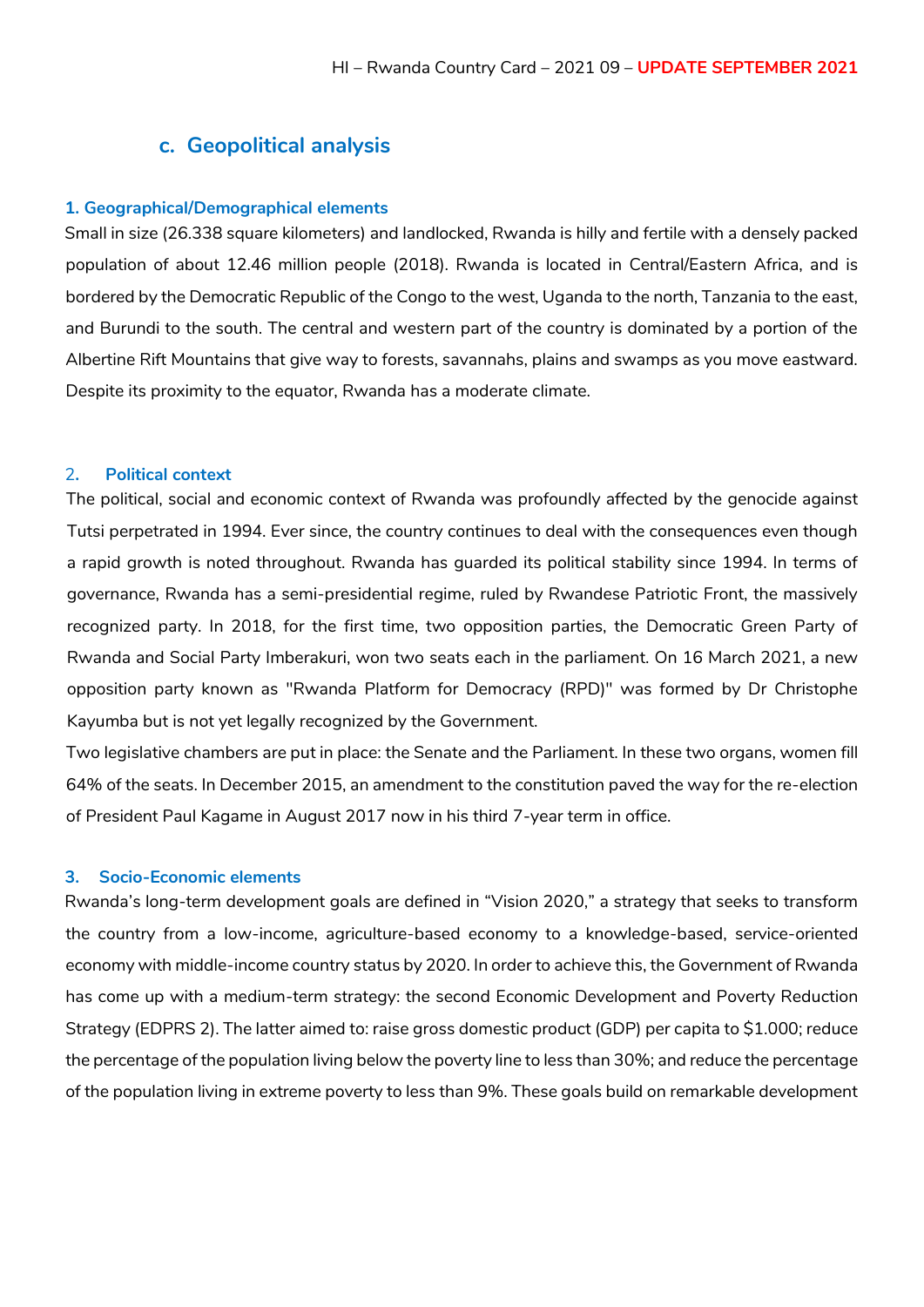successes over the last decade that include high growth, rapid poverty reduction and reduced inequality. Between 2001 and 2015, real GDP growth averaged at about 8% per annum $^{\scriptscriptstyle 1}$  .

Despite the Government's commitment to ensure a strong and sustainable economic growth, poor infrastructure and a lack of access to electricity are some of the major constraints to private investment. Investment relies heavily on foreign aid, with stable inflows critical to keep the current investment rate high at about 25% of GDP. Reducing the country's dependency on foreign aid through domestic resource mobilization and promoting domestic savings is viewed as critical.

-

<sup>1</sup> World Bank report, 2016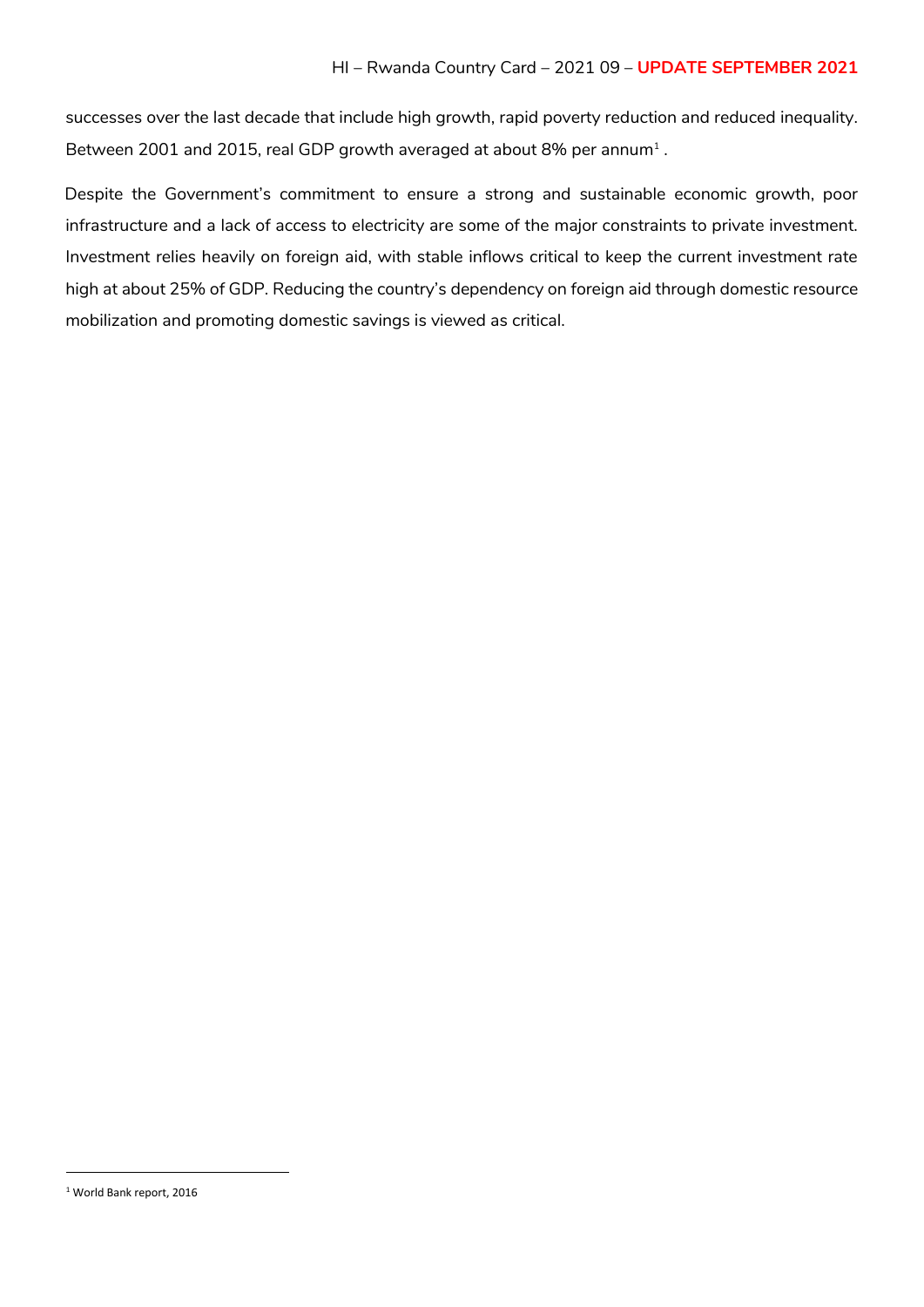## **Summary of HI presence in the country**

HI started operating in Rwanda after the aftermath of the genocide perpetrated against Tutsi in July 1994. From 1994 to 1996, HI worked alongside many other NGOs to provide emergency assistance to a population plunged in extreme distress, misery and poverty. From 1996 to 2000, the country experienced a period of relative social, political and administrative stability, during which HI engaged in long-term activities and aimed at improving the living conditions of vulnerable people, particularly those with mental health problems, HIV / AIDS, by providing them with appropriate support.

Since 2001, HI has been contributing to the development of the country, expanding its activities and developing projects to prevent violence through a community-based mental health approach, promoting education for all, community-based rehabilitation, promoting rehabilitation and of occupational therapy, fighting against gender based violence, protecting children from abuse and violence - especially children with disabilities, mental health in the refugee camps and caring for people with epilepsy.

Following the reduction in the volume of the "HIV and Disability" project from 2010 and the decision to concentrate the program activities in a more limited area, particularly in the West of the country, the number of districts where HI Rwanda intervened directly or via its partners decreased from 25 to 13 at the end of 2012 (out of 30 in the country).

Since 2019, HI covers the 30 districts of Rwanda. This increase was due to the addition of two new projects: the Leave No One Behind project in the camps and the Exacte Inclusive Education project in the schools.

From 2013, the geographic area of HI interventions in Rwanda has evolved as follows: End 2013: 9 districts End 2014: 11 districts End of 2015: 15 districts + 6 refugee camps End 2016: 24 districts + 6 refugee camps End 2017: 24 districts + 7 refugee camps+ 2 urban areas (Huye & Kigali) In 2019-2020: 30 districts + 7 refugee camps + 2 urban areas (Huye & Kigali) + Gashora Emergency Transit Mechanism (ETM).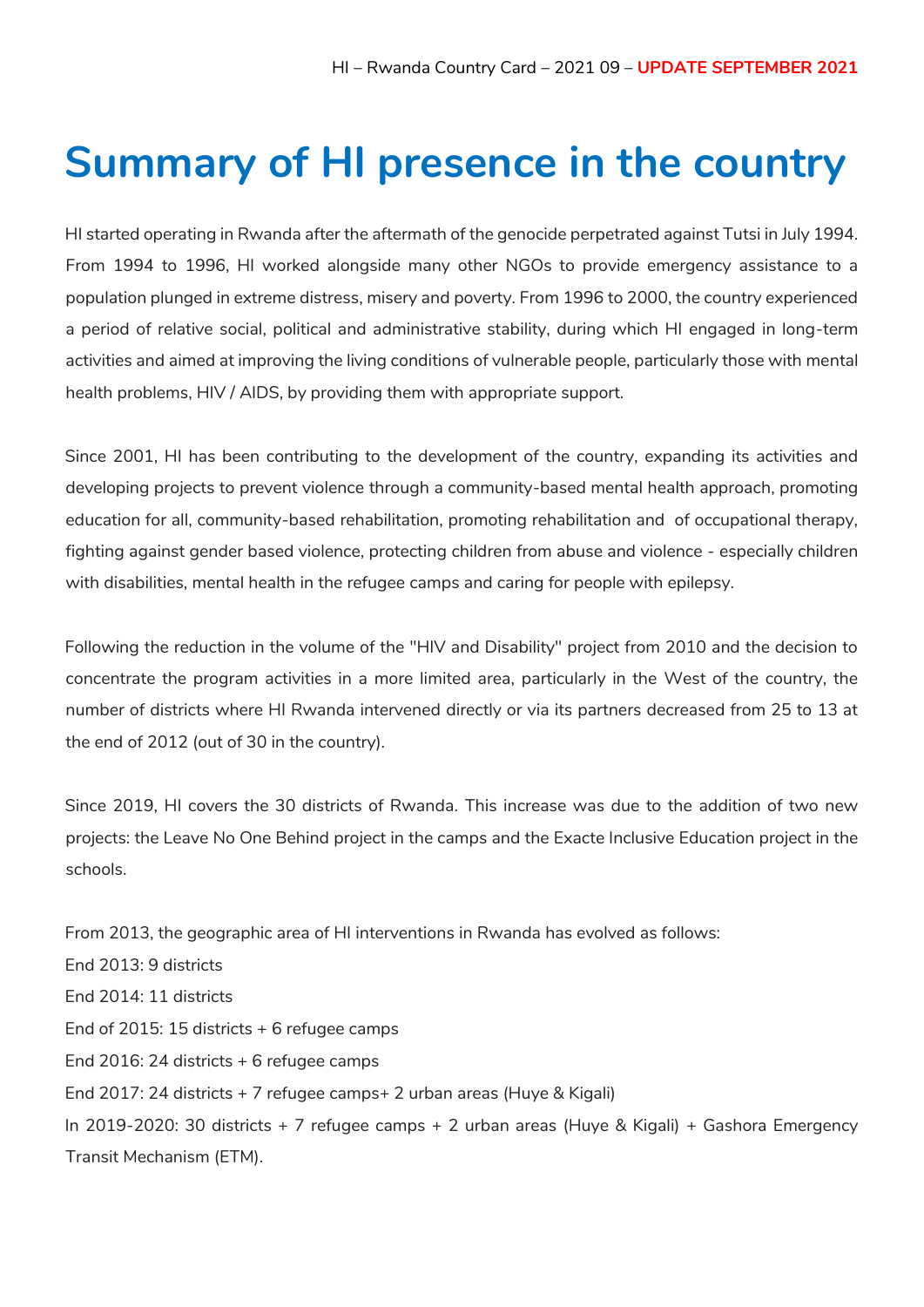In 2021: 30 districts + 7 refugee camps + 2 urban areas (Huye & Kigali) + Gashora Emergency Transit Mechanism (ETM). With effect from Mid-September 2021, the camps will be 6 because Congolese refugees from Gihembe Camp (Northern) will be sent to Mahama Camp (Eastern) because the former Gihembe is being closed.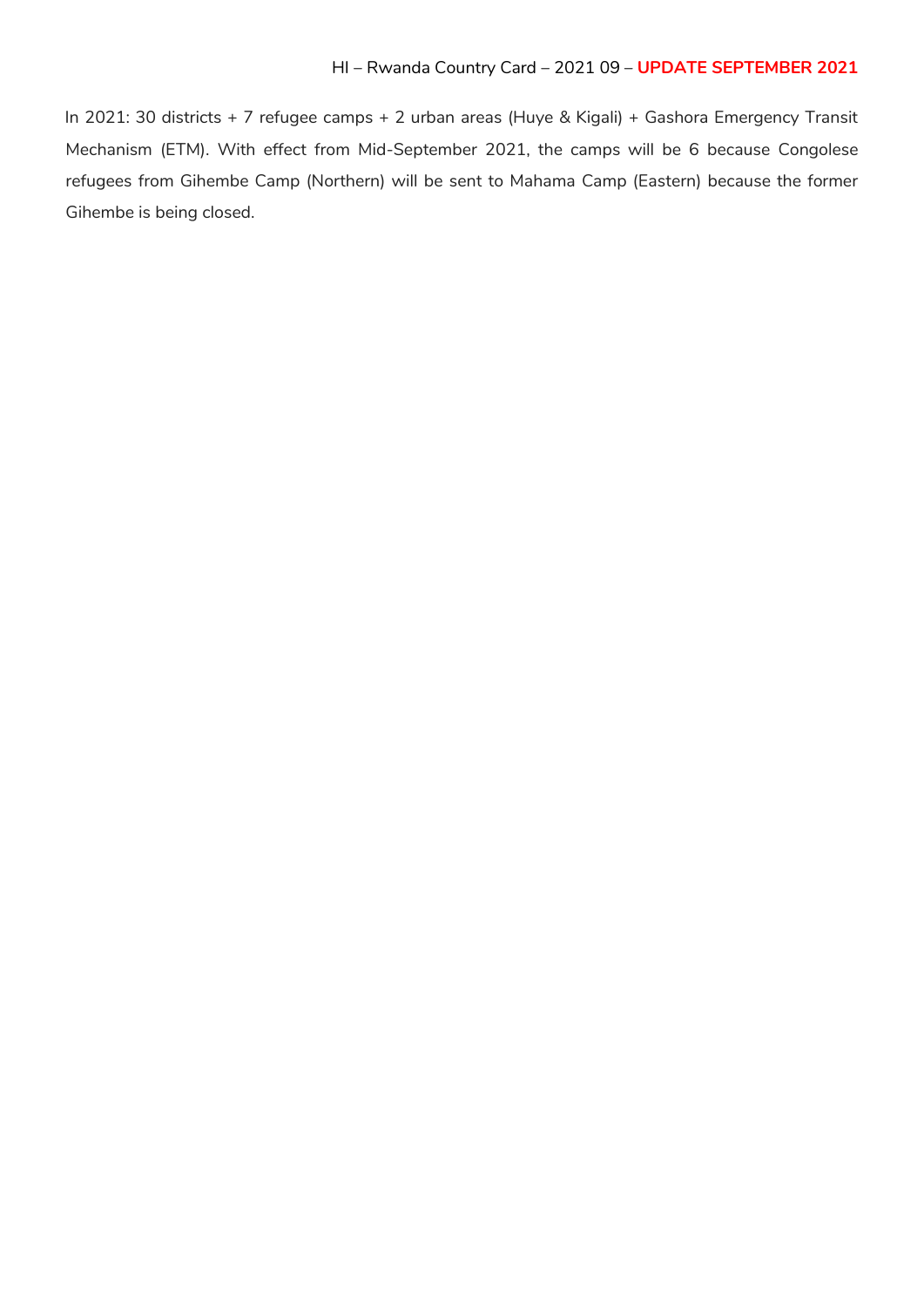## **Overview on ongoing projects**

### Sectors of services where HI conducts projects and focus on beneficiaries and operational partnerships

| Main sectors of<br>intervention<br>and project<br>title | <b>Objective of</b><br>project in the<br>sector                                                                                                                                                                                                                        | <b>Main activities</b>                                                                                                                                                                                                                                                                                                             | <b>Beneficiaries</b>                                                                                                                                                                                                                                                                                                                                                                                                                                                                                                                                                                                                                                                                                                | <b>Final beneficiaries</b>                                                                                                                                                                                                                                                                                                                                                                                                                                                                                                                                                                                         | <b>Partners</b>                                                                                                                      | <b>Location</b>                                                                                    | Dates of<br>beginning<br>and end of<br>the project<br>and Donors              |
|---------------------------------------------------------|------------------------------------------------------------------------------------------------------------------------------------------------------------------------------------------------------------------------------------------------------------------------|------------------------------------------------------------------------------------------------------------------------------------------------------------------------------------------------------------------------------------------------------------------------------------------------------------------------------------|---------------------------------------------------------------------------------------------------------------------------------------------------------------------------------------------------------------------------------------------------------------------------------------------------------------------------------------------------------------------------------------------------------------------------------------------------------------------------------------------------------------------------------------------------------------------------------------------------------------------------------------------------------------------------------------------------------------------|--------------------------------------------------------------------------------------------------------------------------------------------------------------------------------------------------------------------------------------------------------------------------------------------------------------------------------------------------------------------------------------------------------------------------------------------------------------------------------------------------------------------------------------------------------------------------------------------------------------------|--------------------------------------------------------------------------------------------------------------------------------------|----------------------------------------------------------------------------------------------------|-------------------------------------------------------------------------------|
| Maternal,<br>Newborn and<br><b>Child Health</b>         | Prevention,<br>detection and<br>management of<br>epilepsy is<br>improved,<br>integrated into<br>Maternal and<br>Newborn Child<br>Health, and the<br>social<br>participation of<br>people with<br>epilepsy and<br>their families in<br>the communities<br>is increased. | • Support for the supply of<br>anti-epileptics to<br>hospitals and health<br>centers<br>• Training of health<br>professionals on<br>prevention and<br>management of epilepsy<br>• Monitoring children at<br>risk of developing<br>epilepsy<br>• Strengthening of the<br>referencing system<br>support for people with<br>epilepsy. | . 72 Health providers of Rutsiro<br>& Karongi districts trained<br>• 170 Health providers trained<br>on care and epilepsy<br>• Treatment of 2,706 people<br>with epilepsy supervised and<br>receiving psychological social<br>support<br>• 290 Troupe Handicapée<br>Twuzuzanye members trained<br>• Care givers and other groups<br>trained on epilepsy integration<br>. 228 leaders from 122 psycho-<br>educational groups trained<br>• 5 early childhood development<br>programmes supported to<br>enroll children with epilepsy<br>• 62 children with epilepsy<br>enrolled in 5 early childhood<br>development centers<br>• 21 associations of people with<br>epilepsy from 21 districts<br>formed and supported | . 9,648 Community Health<br>Workers from 5 districts<br>· 72 Health providers trained<br>• 364 health providers of 5<br>districts trained on care and<br>epilepsy treatment<br>• 2,800 people with epilepsy<br>supervised<br>• 130 caregivers from 5 Early<br><b>Childhood Development</b><br>Centers trained<br>• 12,993 students and their<br>teachers of 12 schools<br>sensitized on epilepsy<br>• 5 early childhood<br>development programmes<br>• Number of children with<br>epilepsy enrolled<br>• 16 associations of people<br>with epilepsy from 16<br>districts supported<br>• 122 Psychoeducation groups | · Ministry of<br>Health<br>· Biomedical<br>Center<br>• Global<br>Epileptic<br>Connection<br>• Rwanda<br>Organization for<br>Epilepsy | Rutsiro,<br>Karongi,<br>Rubavu,<br>Nyabihu and<br>Ngororero<br>districts<br>(Western<br>Province). | $01.2017 -$<br>12.2021<br><b>Belgium</b><br><b>Development</b><br>Cooperation |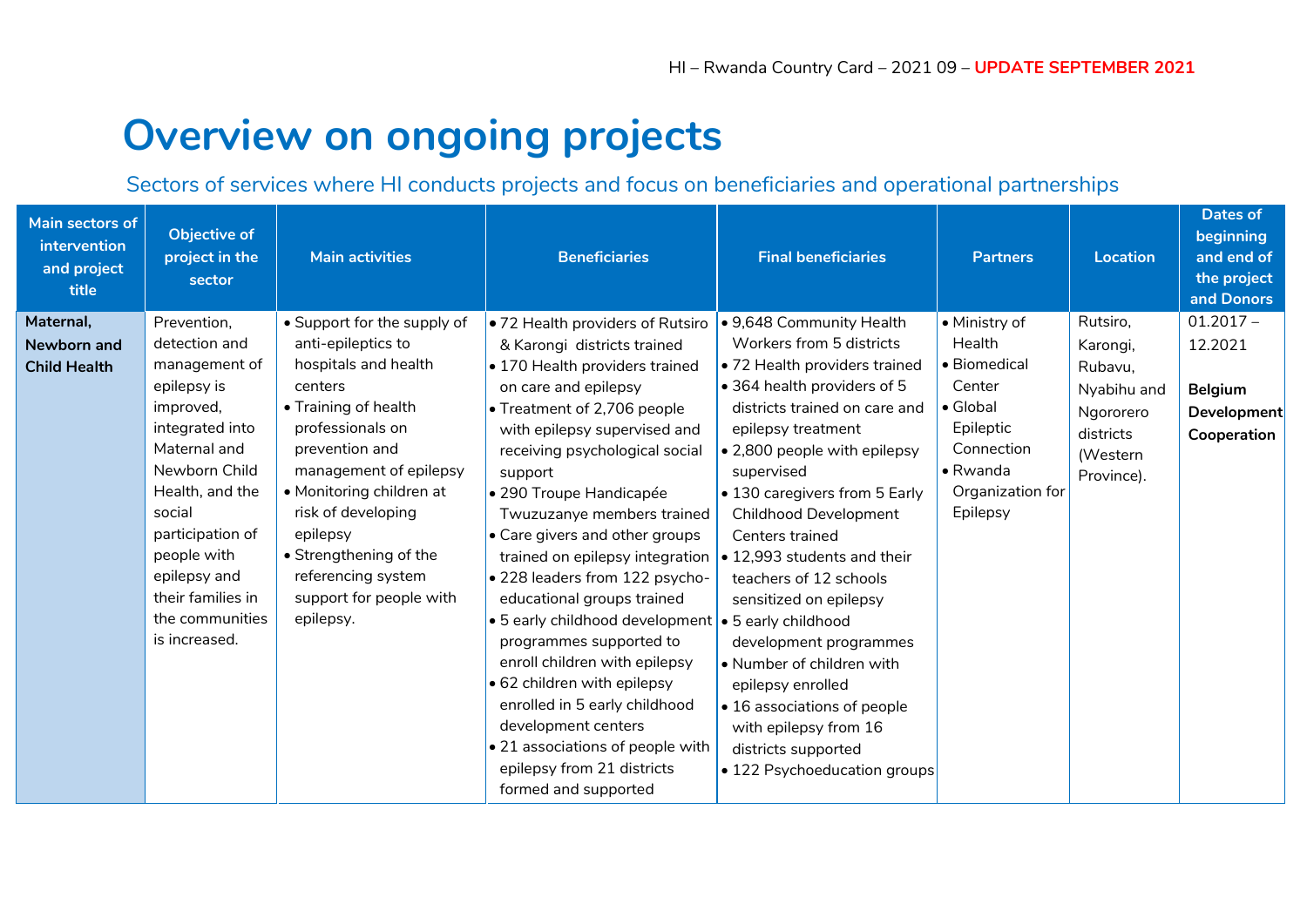## HI – Rwanda Country Card – 2021 09 – **UPDATE SEPTEMBER 2021**

| <b>Physical and</b><br>functional<br>Rehabilitation | The Functional<br>Rehabilitation<br>project aims at<br>providing more<br>accessible and<br>better quality<br>functional<br>rehabilitation<br>services in<br>Rwanda | $\bullet$ Support to the University<br>of Rwanda College of<br>Medecine and Health<br>Science to offer quality<br>teaching<br>• Contribution to the follow<br>up of the quality teaching<br>and to the development of<br>the Occupational Therapy<br>profession<br>• Support Rwanda<br>Occupational Therapy<br>Association in organizing<br>awareness raising<br>sessions<br>• Capacity building for<br>HVP- Gatagara Nyanza<br>and Gikondo, Masaka and<br>Murunda<br>· District Hospitals and<br>Support to work in<br>synergy | • Occupational Therapist<br>students<br>•2 Occupational Therapist expat • 3 Occupational Therapist<br>lecturers<br>•2 Occupational Therapist<br>Rwandan assistant lecturers<br>admitted to Master in South<br>Africa<br>.2 Occupational Therapists<br>working at Rwanda Military<br>Hospital<br>• New registered students (25<br>in Years 1 & 2)<br>• 28 professionals at Murunda<br>and Masaka District hospitals<br>• 46 staff of HVP-Gatagara<br>• 63 users of functional<br>rehabilitation services<br>• 10 health workers from 10<br>sites of clinical placement<br>• 1 staff Physical Therapist of<br>Murunda supported with<br>salary<br>• 34 Maternal health workers in<br>Nyanza | $\bullet$ 41 Occupational Therapist<br>students<br>expat lecturers<br>$\bullet$ 2 Occupational Therapist<br><b>Rwandan Lecturers</b><br>• 2 Occupational Therapist<br>working at Rwanda Military<br>Hospital<br>$\bullet$ 21 professionals from<br>Masaka and Murunda District<br>Hospitals<br>$\bullet$ 41 staff of HVP- Gatagara<br>$\bullet$ 70 health professionals at<br><b>Health Centers</b><br>• 72 Community Health<br>workers and maternal health<br>workers<br>• 32 Maternal health workers<br>$\bullet$ 40 users of physical<br>functional rehabilitation<br>$\bullet$ 10 health workers at 10 sites<br>of clinical placement | Ministry of<br>Health<br>· University of<br>Rwanda<br>College of<br>Medecine and<br><b>Health Sciences</b><br>· Masaka District<br>Hospital<br>• Fracarita/HVP<br>Gatagara-<br>Hospital<br>· Fracarita/HVP<br>Gatagara-<br>Gikondo<br>· Fracarita/HVP<br>Gatagara-<br>Nyanza<br>· Murunda<br><b>District Hospital</b><br>· Rwanda<br>Occupational<br>Therapy<br>Association | Gasabo,<br>Kicukiro,<br>Rutsiro and<br>Nyanza<br>districts<br>Gikondo<br>Rehabilitatio<br>n Center in<br>Kigali City;<br>Fracarita /<br><b>HVP</b><br>Gatagara-<br>Nyanza<br>Rehabilitatio<br>n Center,<br>Nyanza<br>District<br>(Southern<br>Province) | $01.2017 -$<br>12.2021<br><b>Belgium</b><br><b>Development</b><br>Cooperation |
|-----------------------------------------------------|--------------------------------------------------------------------------------------------------------------------------------------------------------------------|---------------------------------------------------------------------------------------------------------------------------------------------------------------------------------------------------------------------------------------------------------------------------------------------------------------------------------------------------------------------------------------------------------------------------------------------------------------------------------------------------------------------------------|-------------------------------------------------------------------------------------------------------------------------------------------------------------------------------------------------------------------------------------------------------------------------------------------------------------------------------------------------------------------------------------------------------------------------------------------------------------------------------------------------------------------------------------------------------------------------------------------------------------------------------------------------------------------------------------------|-------------------------------------------------------------------------------------------------------------------------------------------------------------------------------------------------------------------------------------------------------------------------------------------------------------------------------------------------------------------------------------------------------------------------------------------------------------------------------------------------------------------------------------------------------------------------------------------------------------------------------------------|-----------------------------------------------------------------------------------------------------------------------------------------------------------------------------------------------------------------------------------------------------------------------------------------------------------------------------------------------------------------------------|---------------------------------------------------------------------------------------------------------------------------------------------------------------------------------------------------------------------------------------------------------|-------------------------------------------------------------------------------|
| Inclusive<br>education<br>(EXACTE IV)               | • Children with<br>disabilities<br>enrolled in<br>schools have<br>access to<br>improved                                                                            | . Workshops for learners<br>with intellectual delays and<br>lessons / to adapt and<br>validate textbooks / develop<br>and validate storyboards /<br>for Sign Language<br>development / for                                                                                                                                                                                                                                                                                                                                      | .50 District Referral and<br><b>Assessment Teams operating</b><br>in 5 pilot districts<br>●720 teachers<br>● 3,000 children with disabilities                                                                                                                                                                                                                                                                                                                                                                                                                                                                                                                                             | In total, 3,000 children with<br>disabilities enrolled in 60<br>inclusive education model<br>schools and 150 cluster<br>schools.                                                                                                                                                                                                                                                                                                                                                                                                                                                                                                          | <b>MINEDUC</b><br><b>REB</b><br>District schools                                                                                                                                                                                                                                                                                                                            | Countrywide<br>in all 30<br>districts                                                                                                                                                                                                                   | $08.2021 -$<br>08.2022<br><b>UNICEF</b>                                       |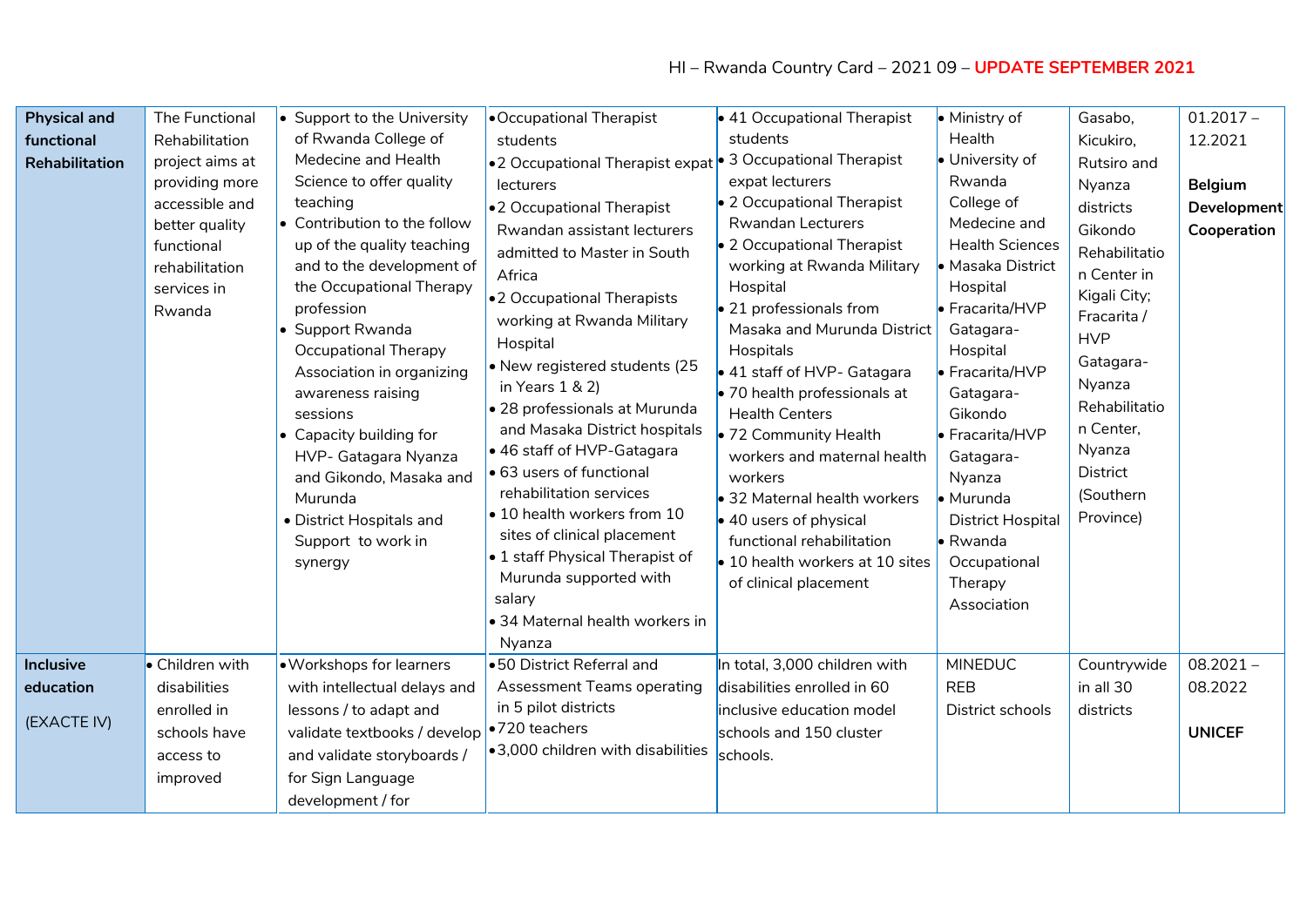| learning          | multimedia authoring and       | .100 children with disabilities                               | $\bullet$ 100 children with disabilities |  |  |
|-------------------|--------------------------------|---------------------------------------------------------------|------------------------------------------|--|--|
| mechanisms        | textbook                       | assessed and referred to                                      | assessed and referred to                 |  |  |
| • Children with   | . Reinforce the capacity of 50 | relevant social services                                      | relevant social services                 |  |  |
| disabilities are  | <b>District Referral and</b>   | •1,800 peer support club                                      | $\bullet$ 1,800 peer support club        |  |  |
| assessed by       | <b>Assessment Teams</b>        | members supporting learning                                   | members supporting learning              |  |  |
| well-functioning  | members                        | for children with disabilities                                | for children with disabilities           |  |  |
| district          | • Support referral and         | .420 children with disabilities                               | through 60 clubs.                        |  |  |
| Assessment        | assessment for 100 new         | enrolled in early childhood                                   | $\bullet$ 420 children with disabilities |  |  |
| and Referral      | children with disabilities     | development surrounding 60<br>inclusive education model       | enrolled in early childhood              |  |  |
| teams and are     | •Support 100 children with     | schools and 12 community-                                     | development surrounding 60               |  |  |
| referred to       | severe health conditions       | based early childhood                                         | inclusive education model                |  |  |
| social services   | • Conduct educational needs    | development centres                                           | schools and 12 community-                |  |  |
| • Children with   | assessment for children        | .216 educators/teachers and                                   | based early childhood                    |  |  |
| disabilities have | with disabilities              | early childhood development                                   | development centres                      |  |  |
| access to         | • Provide individual support   | caregivers skilled on early                                   |                                          |  |  |
| quality learning  | to children with disabilities  | stimulation                                                   |                                          |  |  |
| and inclusive     | • Reinforce the capacity of    | .900 Inclusive Education                                      |                                          |  |  |
| basic education   | 720 teachers on inclusive      | Activists                                                     |                                          |  |  |
| as results of     | education                      | •1,500 parents / psycho-                                      |                                          |  |  |
| effective         | • Adapt 30 schools' facilities | educative support group                                       |                                          |  |  |
| community         | •Organize large public         | members actively supporting<br>education of their children at |                                          |  |  |
| participation     | awareness and learning         | school level                                                  |                                          |  |  |
| ● 420 children    | events                         |                                                               |                                          |  |  |
| with disabilities | . Build capacity of            |                                                               |                                          |  |  |
| have access to    | educators/teachers and         |                                                               |                                          |  |  |
| adequate early    | early childhood                |                                                               |                                          |  |  |
| stimulation,      | development caregivers on      |                                                               |                                          |  |  |
| learning,         | early stimulation activities   |                                                               |                                          |  |  |
| development       | and fabrication of early       |                                                               |                                          |  |  |
| and protection    | childhood development          |                                                               |                                          |  |  |
| opportunities     | materials and toys             |                                                               |                                          |  |  |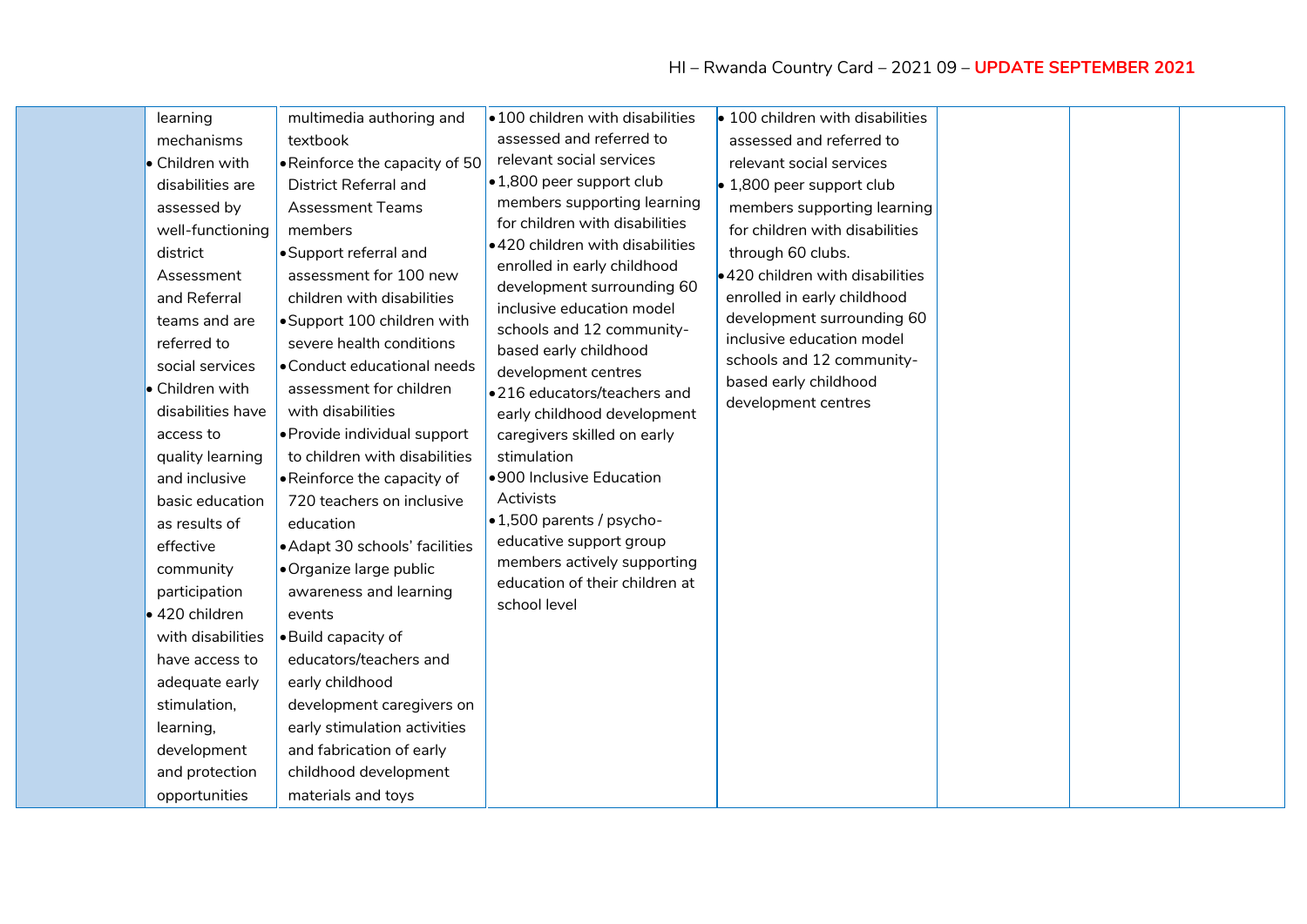## HI – Rwanda Country Card – 2021 09 – **UPDATE SEPTEMBER 2021**

| <b>Inclusive</b> | To ensure better   | • Conduct awareness                                | •17 theatre clubs formed                        | $\bullet$ 17 groups of 194 members      | Ministry of Local   | 4 sectors of    | 01.2017-           |
|------------------|--------------------|----------------------------------------------------|-------------------------------------------------|-----------------------------------------|---------------------|-----------------|--------------------|
| Governance       | access to services | campaigns at community                             | $\bullet$ 18 awareness campaigns                | created                                 | Government          | Kayonza         | 12.2021            |
|                  | education,         | level and service providers'                       | conducted at community level                    | $\bullet$ 42 awareness campaigns        | $\bullet$ Troupe de | District        |                    |
| (DLI-RBC:        | employment,        | level                                              | .85,509 Persons sensitized on                   | $\bullet$ 62,405 persons community      | personnes           | (Eastern        | <b>Belgium</b>     |
| Développement    | sports & leisure)  | · Provide a personalized                           | inclusion and access to services                | members in 17 sectors                   | handicapées de      | Province) and   | <b>Development</b> |
| Local Inclusif-  | for people with    | social support                                     | .773 people with disability                     | • 31 Disability Mainstreaming           | Twuzuzanye          | 13 sectors of   | Cooperation        |
| Réadaptation à   | disabilities.      | • Support to local and                             | sensitized on access to                         | Officers at district level              | • Association       | Rutsiro         |                    |
| base             |                    | national Disabled People                           | services, advocacy and                          | • 133 leaders of National               | Générale des        | <b>District</b> |                    |
| communautaire)   |                    | Organizations and parent                           | inclusion<br>.27 Disability Management          | council of person with                  | Handicapés du       | (Western        |                    |
|                  |                    | groups                                             | Officers trained on access to                   | disability leaders at district          | Rwanda              | Province).      |                    |
|                  |                    | • Accessibility support to                         | services                                        | and sectors level                       | • National Union    |                 |                    |
|                  |                    | service providers: accessible  .22 Disabled People |                                                 | $\bullet$ 510 persons with disabilities | of Disability's     |                 |                    |
|                  |                    | playground for people with                         | Organizations of 973 members                    | members of self-help group              | Organizations in    |                 |                    |
|                  |                    | disabilities                                       | supported for implementing                      | • 58 volunteers identified and          | Rwanda              |                 |                    |
|                  |                    | · Institutional support to                         | advocacy plan                                   | trained                                 | • Action for        |                 |                    |
|                  |                    | <b>Rehabilitation Based</b>                        | •1 Community Based                              | $\bullet$ 1,860 parents members of      | Inclusive           |                 |                    |
|                  |                    | <b>Communities and National</b>                    | <b>Rehabilitation Guidelines</b>                | parents groups 62 parents               | Education           |                 |                    |
|                  |                    | council of person with                             | developed                                       | groups                                  | Development in      |                 |                    |
|                  |                    | disability to develop                              | .58 volunteers identified and                   | $\bullet$ 124 parents trained on        | Rwanda              |                 |                    |
|                  |                    | <b>Community Based</b>                             | trained                                         | inclusive education                     |                     |                 |                    |
|                  |                    | Rehabilitation guidelines                          | •1,900 parent's members of                      | • 1 Community Based                     |                     |                 |                    |
|                  |                    | and reinforcement of the                           | 62 parents groups                               | <b>Rehabilitation Guidelines</b>        |                     |                 |                    |
|                  |                    | national Technical working                         | · 124 parents trained on<br>inclusive education | developed                               |                     |                 |                    |
|                  |                    | group                                              | .674 National council of person                 | $\bullet$ 674 National council of       |                     |                 |                    |
|                  |                    | • Support to National council                      | with disability leaders trained                 | person with disability leaders          |                     |                 |                    |
|                  |                    | of person with disability                          |                                                 | trained                                 |                     |                 |                    |
|                  |                    | leaders - Disability                               |                                                 |                                         |                     |                 |                    |
|                  |                    | Management Officers at                             |                                                 |                                         |                     |                 |                    |
|                  |                    | district and sectors level                         |                                                 |                                         |                     |                 |                    |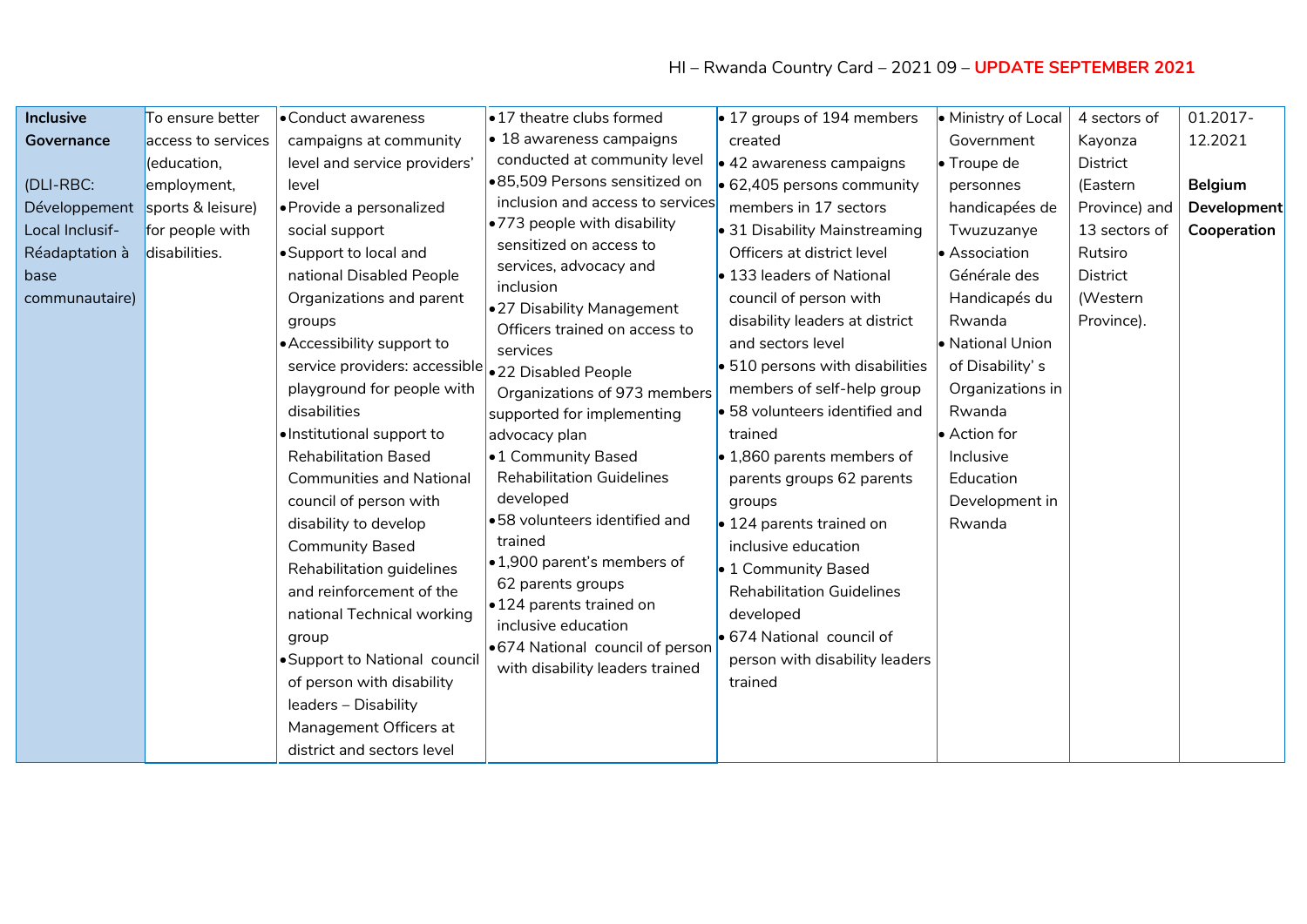## HI – Rwanda Country Card – 2021 09 – **UPDATE SEPTEMBER 2021**

| Mental Health & The project |                                    | · Empower communities'                                 | $9,553$ beneficiaries: 6,255                                   | 5,800 beneficiaries (65%                         | <b>•</b> Fondation | Districts of | $01.2018 -$        |
|-----------------------------|------------------------------------|--------------------------------------------------------|----------------------------------------------------------------|--------------------------------------------------|--------------------|--------------|--------------------|
| Psychosocial                | "Prevention and                    | mechanisms for prevention                              | women and 3,299 men. There                                     | women, 10% children and 25%                      | Tumurere           | Rutsiro and  | 12.2021            |
| support                     | management of                      | and protection of vulnerable                           | are 1,086 minors and 122                                       | males) of whom 5% are elderly • Association pour |                    | Gasabo       |                    |
|                             | gender, age and                    | people                                                 | people with disabilities.                                      | people                                           | l'Encadrement      |              | Switzerland        |
| (VBGAH III)                 | disability-related                 | . Providing victims with                               | •366 rape survivors - 308                                      |                                                  | Sûr des Enfants    |              | <b>Development</b> |
|                             | violence through                   | holistic care and supporting<br>actions to reduce risk | received full care                                             |                                                  | Orphelins et       |              | Cooperation        |
|                             | a community                        | factors for vulnerability to                           | •39 new cases of accompanied                                   |                                                  | autres enfants     |              |                    |
|                             | mental health                      | violence based on gender,                              | rape in 2021, of which 19 had                                  |                                                  | vulnérables de     |              |                    |
|                             | approach" aims<br>to fight against | age and disability                                     | access to medical care                                         |                                                  | <b>KIVUMU</b>      |              |                    |
|                             | violence based on                  |                                                        | •20 new cases of rape,                                         |                                                  |                    |              |                    |
|                             | gender, age and                    |                                                        | including 18 having benefited                                  |                                                  |                    |              |                    |
|                             | disability through                 |                                                        | from psychological care. 15                                    |                                                  |                    |              |                    |
|                             | a community                        |                                                        | cases were filed by the police                                 |                                                  |                    |              |                    |
|                             | mental health                      |                                                        | and brought to court.                                          |                                                  |                    |              |                    |
|                             | approach.                          |                                                        | .209 perpetrators of violence                                  |                                                  |                    |              |                    |
|                             |                                    |                                                        | supported                                                      |                                                  |                    |              |                    |
|                             |                                    |                                                        | ●4,300 beneficiaries are                                       |                                                  |                    |              |                    |
|                             |                                    |                                                        | members of 198 self-help                                       |                                                  |                    |              |                    |
|                             |                                    |                                                        | groups                                                         |                                                  |                    |              |                    |
| <b>Sexual and</b>           | End sexual                         | · Fight against children's                             | •4,439 children at risk of sexual  • 4,482 children at risk of |                                                  | <b>DUTERIM</b>     | 4 sectors of | $03.2019 -$        |
| Reproductive                | violence against                   | abuse and violence                                     | violence                                                       | sexual violence                                  | <b>BERE ONG</b>    | Rutsiro      | 01.2022            |
| <b>Health and</b>           | girls and boys,                    | • Supporting survivors and                             | •135 children: 55 survivors from • 210 child survivors from    |                                                  |                    | District:    |                    |
| <b>Rights</b>               | with or without                    | their caregivers for                                   | sexual violence and 80 isolated                                | sexual violence (120) and/or                     |                    | Mukura,      | <b>AFD</b>         |
|                             | disabilities,                      | immediate assistance and                               | children with disabilities, 402                                | children with disability                         |                    | Manihira,    |                    |
| (Ubuntu Care III)           | through the                        | longer-term rehabilitation                             | members of the child survivors                                 | isolated (90)                                    |                    | Rusebeya and |                    |
|                             | deployment of                      | and inclusion                                          | or isolated children with                                      | • 630 family members of                          |                    | Murunda      |                    |
|                             | the inclusive child                |                                                        | disability families                                            | children survivor of sexual or                   |                    |              |                    |
|                             | protection safety                  |                                                        |                                                                | isolated disable children                        |                    |              |                    |
|                             | net to strengthen                  |                                                        |                                                                |                                                  |                    |              |                    |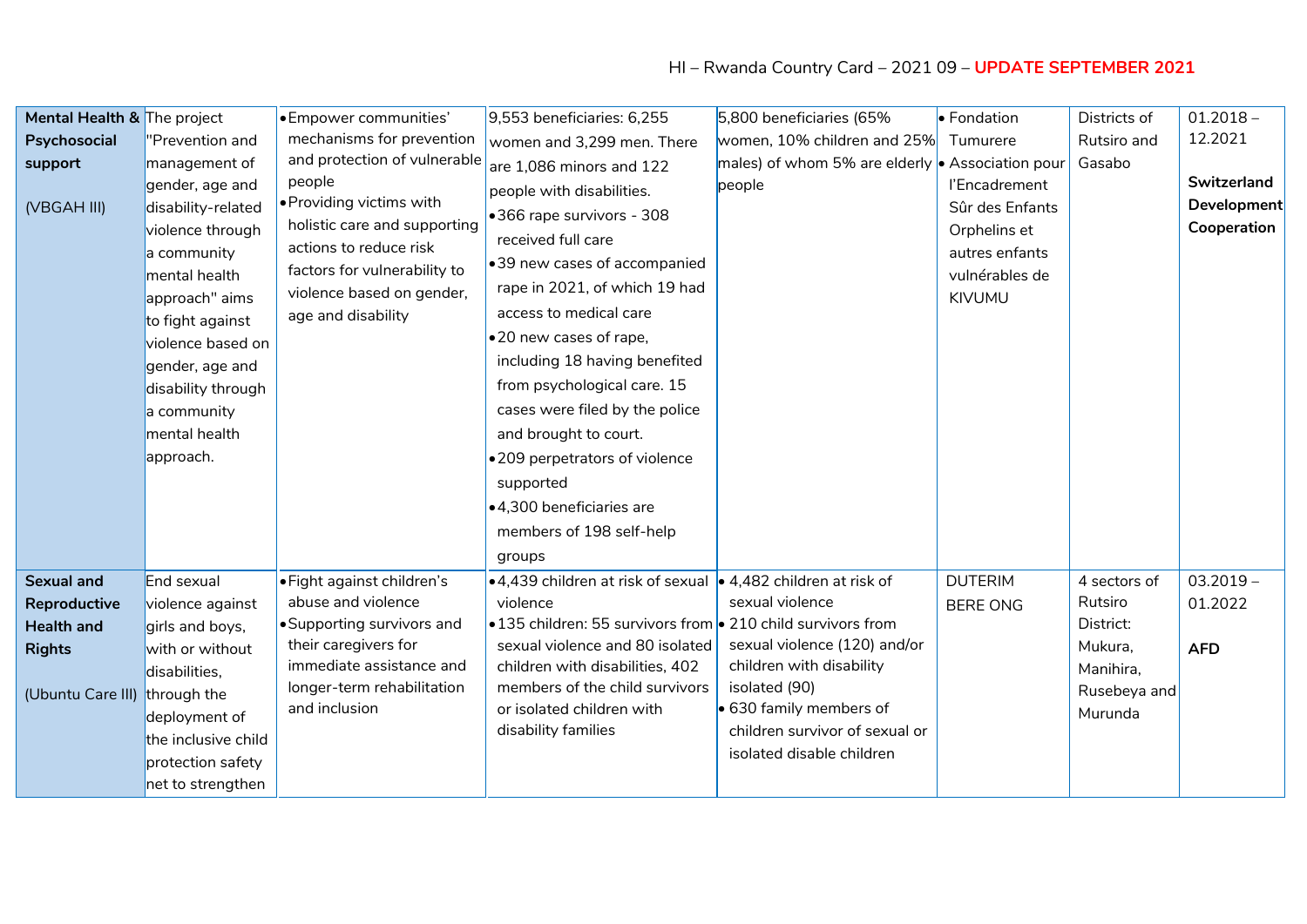|                      | prevention and      |                                              |                                   |                                     |               |                |              |
|----------------------|---------------------|----------------------------------------------|-----------------------------------|-------------------------------------|---------------|----------------|--------------|
|                      | response            |                                              |                                   |                                     |               |                |              |
|                      | strategies and      |                                              |                                   |                                     |               |                |              |
|                      | mechanisms for      |                                              |                                   |                                     |               |                |              |
|                      | children, girls or  |                                              |                                   |                                     |               |                |              |
|                      | boys, survivors     |                                              |                                   |                                     |               |                |              |
|                      | and / or at risk of |                                              |                                   |                                     |               |                |              |
|                      | sexual violence.    |                                              |                                   |                                     |               |                |              |
| <b>Inclusive</b>     | Optimize            | • Support persons with                       | .14,862 persons with mental       | $\bullet$ 7,302 persons with        | <b>MINEMA</b> | · Mahama       | 05.2020-     |
| Humanitarian         | resilience,         | disabilities to get assistive                | health and psychosocial issues    | disabilities                        | <b>UNHCR</b>  | camp           | 12.2021      |
| <b>Action</b>        | community           | devices / specialized                        | benefited from psychotherapy      | ● 9,006 older persons               |               | • Nyabiheke    |              |
|                      | participation and   | medical care services                        | services                          | $\bullet$ 8,443 persons with mental |               | camp           | <b>GFFO</b>  |
| Project 1:           |                     | • Providing basic functional                 | .8,635 persons with specific      | health and psychological            |               | • Gihembe      |              |
| Inclusion of         | inclusion of        | rehabilitation services and                  | needs received assistive          | support issues                      |               | camp           |              |
| Persons with         | bersons with        | early detection of                           | devices                           |                                     |               | · Mugombwa     | $01.2021 -$  |
| Specific Needs,      | specific needs and  | impairments                                  | .6,588 children with disabilities |                                     |               | camp           | 12.2021      |
| <b>Mental Health</b> | persons with        | • Organize therapeutic                       | benefited from community-         |                                     |               | • Kigeme camp  |              |
| and Psychosocial     | mental health and   | sessions for persons with                    | based rehabilitation              |                                     |               | • Kiziba camp  | <b>UNHCR</b> |
| Needs in             | psychosocial        | mental health issues                         | ● 3,729 persons with disabilities |                                     |               | • Gashora ETM  |              |
| Humanitarian         | issues in both      | ·Organize experience                         | and 4,906 older persons           |                                     |               | Huye urban     |              |
|                      | humanitarian and    | sharing sessions with                        | benefited from community-         |                                     |               | • Kigali urban |              |
| Programs             | national            | service providers on                         | based rehabilitation services     |                                     |               | (Kicukiro,     |              |
|                      |                     | inclusive practices                          |                                   |                                     |               | Gasabo and     |              |
|                      | programmes.         | • Support persons with                       |                                   |                                     |               | Nyarugenge     |              |
| Project 2:           |                     | mental health issues and                     |                                   |                                     |               | districts)     |              |
| Strengthening        |                     | drug users to get<br>specialized health care |                                   |                                     |               |                |              |
| inclusion and        |                     | • Social support to                          |                                   |                                     |               |                |              |
| participation of     |                     | particularly vulnerable                      |                                   |                                     |               |                |              |
| Persons with         |                     | persons                                      |                                   |                                     |               |                |              |
| Specific Needs in    |                     | . Clinical supervision of the                |                                   |                                     |               |                |              |
| Humanitarian         |                     | <b>Psychologist Support</b>                  |                                   |                                     |               |                |              |
| Interventions        |                     |                                              |                                   |                                     |               |                |              |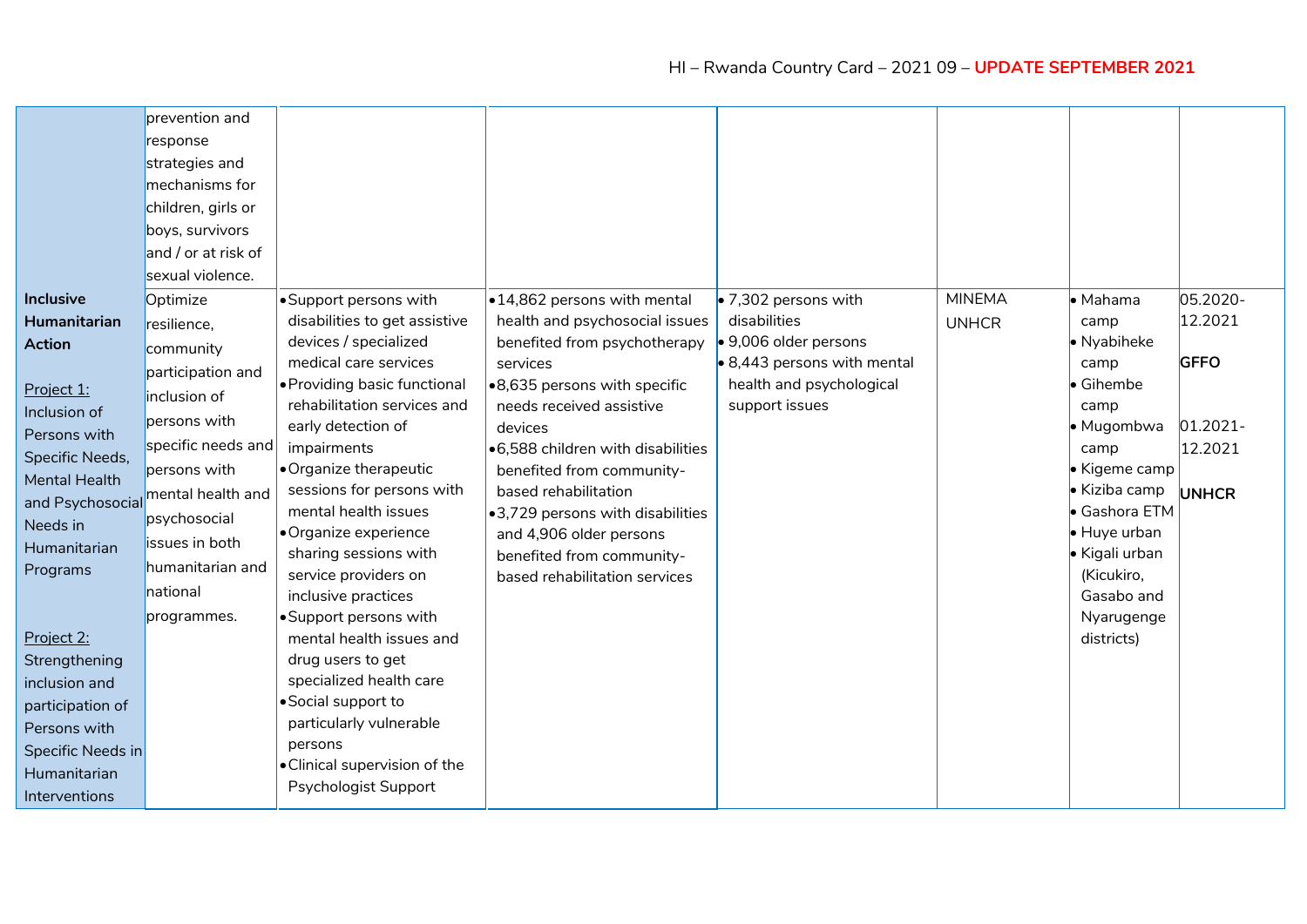| children with severe           |  |  |  |
|--------------------------------|--|--|--|
| disabilities and persons       |  |  |  |
| with mental health issues      |  |  |  |
| under neuroleptic drugs to     |  |  |  |
| get supplementary feeding      |  |  |  |
| • Strengthen the capacity of   |  |  |  |
| community volunteers           |  |  |  |
| Refresher training for         |  |  |  |
| community resource             |  |  |  |
| managers                       |  |  |  |
| · Engage the beneficiary's     |  |  |  |
| participation in               |  |  |  |
| empowerment services           |  |  |  |
| ·Support project               |  |  |  |
| beneficiaries to organize      |  |  |  |
| sensitization campaigns        |  |  |  |
| • Support for the senior       |  |  |  |
| citizens' committees           |  |  |  |
| • Support youths with          |  |  |  |
| disabilities and young         |  |  |  |
| people who have                |  |  |  |
| overcome their                 |  |  |  |
| psychological and              |  |  |  |
| psychosocial problems to       |  |  |  |
| access vocational training     |  |  |  |
| . Organize art activities with |  |  |  |
| the beneficiaries regarding    |  |  |  |
| the implementation of the      |  |  |  |
| project                        |  |  |  |
| . Follow up and information    |  |  |  |
| sessions on child              |  |  |  |
| protection, sexual and         |  |  |  |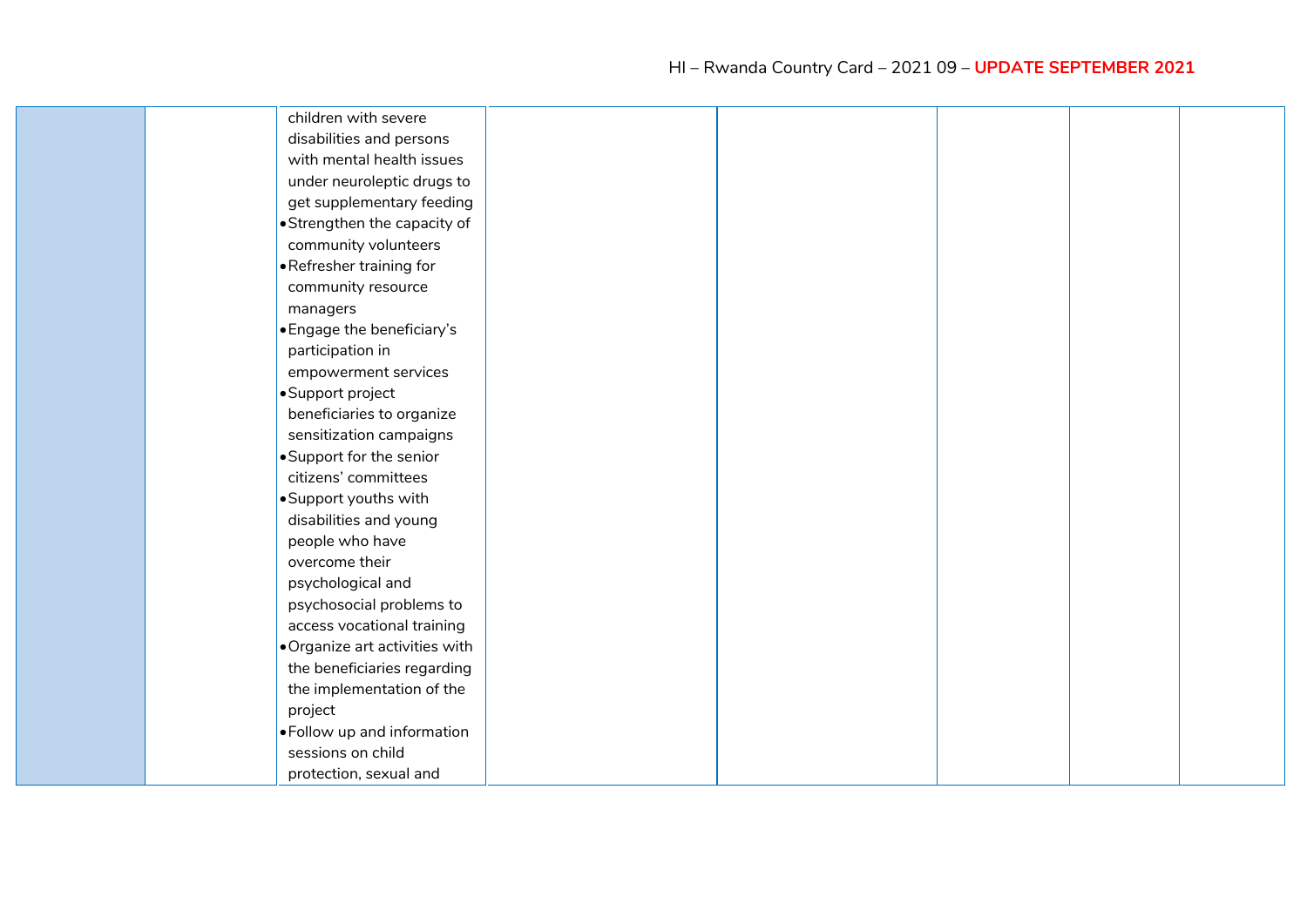|                                                                                                           |                                                                                                                                                                                                                                                                    | gender based violence and<br>human rights<br>• Assist sexual and gender<br>based violence partners in<br>providing psychosocial<br>support services with<br>disabilities and elderly<br>· Establish a forum for older<br>people and visits to the<br>host communities                                                                                                                                                                                                                                                                         |                                                                                                                                                                                                                                                                                                                                                                                         |                                                                                                                                                                                                                                                                                                                                                                                                                                                                                                               |                                 |                           |                        |
|-----------------------------------------------------------------------------------------------------------|--------------------------------------------------------------------------------------------------------------------------------------------------------------------------------------------------------------------------------------------------------------------|-----------------------------------------------------------------------------------------------------------------------------------------------------------------------------------------------------------------------------------------------------------------------------------------------------------------------------------------------------------------------------------------------------------------------------------------------------------------------------------------------------------------------------------------------|-----------------------------------------------------------------------------------------------------------------------------------------------------------------------------------------------------------------------------------------------------------------------------------------------------------------------------------------------------------------------------------------|---------------------------------------------------------------------------------------------------------------------------------------------------------------------------------------------------------------------------------------------------------------------------------------------------------------------------------------------------------------------------------------------------------------------------------------------------------------------------------------------------------------|---------------------------------|---------------------------|------------------------|
| <b>Inclusive</b><br>Governance                                                                            | Effective<br>participation in the                                                                                                                                                                                                                                  | •Sub-grants, notably to<br>foster the effective                                                                                                                                                                                                                                                                                                                                                                                                                                                                                               | ·18 disabled people<br>organizations receive capacity                                                                                                                                                                                                                                                                                                                                   | $\bullet$ 13 disabled people<br>organizations receive                                                                                                                                                                                                                                                                                                                                                                                                                                                         | National Union of<br>Disability | Nyamasheke<br>and Rutsiro | $01.2020 -$<br>12.2022 |
| <b>HELASIA:</b><br>Health,<br>Education &<br>Livelihood Africa:<br>a Sustainable<br>Inclusion<br>Approach | Development /<br>amendment and<br>implementation or<br>follow-up of<br>policies, programs,<br>and services at<br>local, national and<br>regional level<br>allows persons<br>with disabilities to<br>sustainably<br>improve their<br>rights and quality<br>of life. | collaboration between<br>organizations of people<br>with disabilities and civil<br>society organizations<br>•Development of inclusive<br>policy reforms and their<br>application<br>$\bullet$ Expand community<br>mobilization for the<br>inclusion and autonomy of<br>persons with disabilities<br>• Creation or updates of<br>directory identifying all<br>local services accessible to<br>persons with disabilities<br>· Increase capacity of local<br>actors to refer persons<br>with disabilities to<br>adequate and quality<br>services | building training on<br>organizational management<br>.20 Persons with disabilities<br>receive rehabilitation services<br>.2 Districts receive a directory<br>identifying all local services<br>accessible to persons with<br>disabilities<br>.28,000 citizens are aware of<br>inclusion and autonomy of<br>persons with disabilities as well<br>as their families within<br>communities | capacity building training on<br>organizational<br>management.<br>• 4 policy implementation /<br>reforms supported<br>• 105 Persons with<br>disabilities receive support<br>in rehabilitation services /<br>vocational training.<br>• 2 Districts receive a<br>directory identifying all local<br>services accessible to<br>persons with disabilities.<br>$\bullet$ 28,000 citizens are aware<br>of inclusion and autonomy<br>of persons with disabilities<br>as well as their families<br>within communities | Organizations of<br>Rwanda      | districts                 | NORAD                  |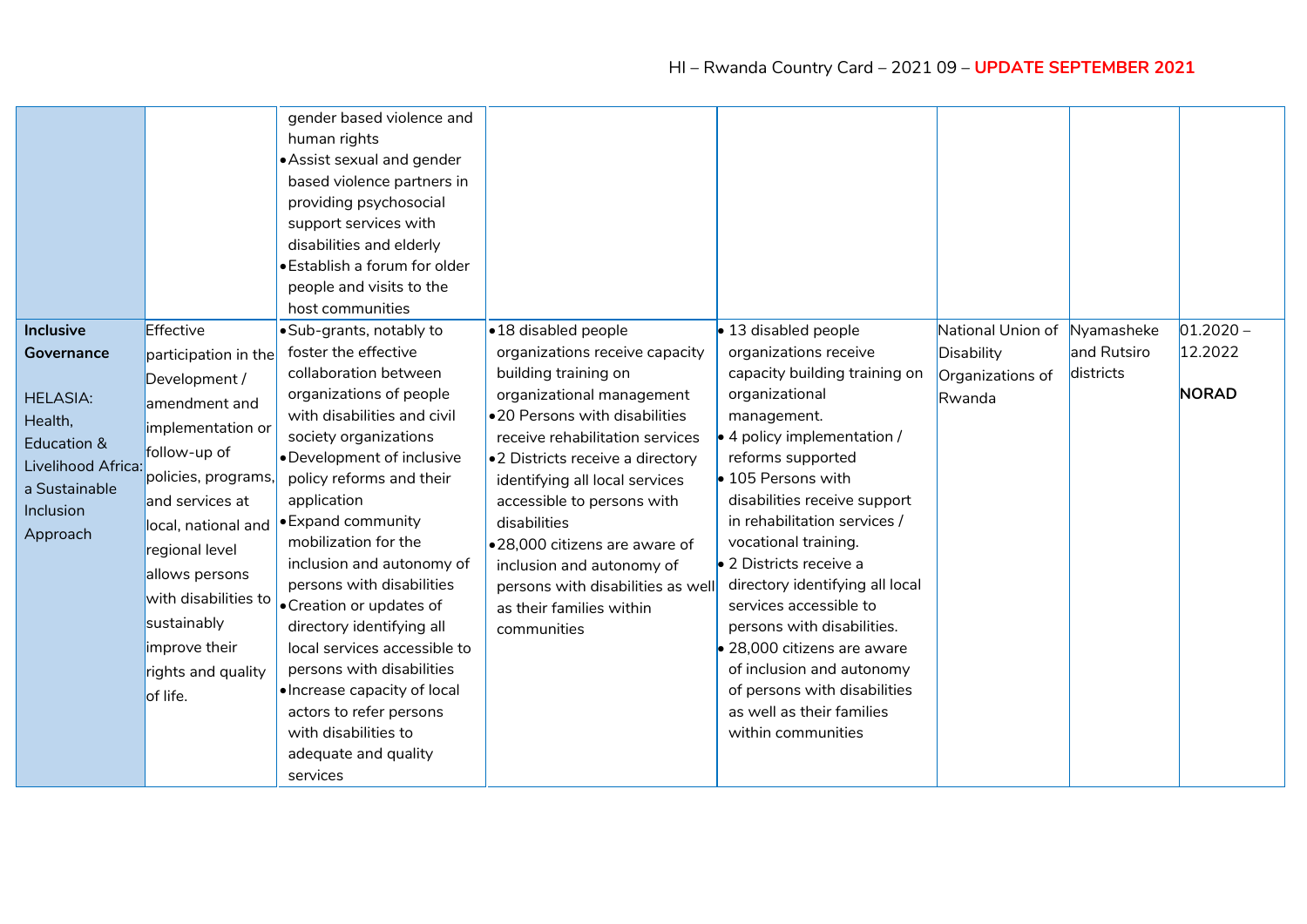| <b>Inclusive</b>  | Increased            | Support to:                                                                | $\bullet$ 12 partners' staff trained on | $\bullet$ 23,739 girls, adolescent    | <b>CARITAS</b>        | Kirehe district | $ 03.2020 -$ |
|-------------------|----------------------|----------------------------------------------------------------------------|-----------------------------------------|---------------------------------------|-----------------------|-----------------|--------------|
| <b>Education</b>  | empowerment          | • Conduct a context analysis                                               | disability inclusion                    | girls and women who are               | <b>FAWE</b>           | Mahama          | 03.2022      |
|                   | through education    | on access and quality of                                                   | .50 educationalists trained on          | victims of conflicts, in              | Maison Shalom         | camp)           |              |
| <b>EDUFAM-PGL</b> | of girls, adolescent | education for women and                                                    | inclusive education                     | particular refugees,                  | <b>Fondation Paul</b> |                 |              |
|                   | girls and women      | girls with disabilities in                                                 |                                         | displaced, returnees and              | Guérin La Joie        |                 |              |
|                   |                      | program areas                                                              |                                         | people with disabilities              |                       |                 |              |
|                   |                      | $\vert$ victims of conflicts $\vert_\bullet$ Revise project activities for |                                         | $\bullet$ 350 girls, adolescent girls |                       |                 |              |
|                   | in the Great Lakes   | adaptation and                                                             |                                         | and women who are victims             |                       |                 |              |
|                   | region.              | embedding inclusive                                                        |                                         | of conflicts, in particular           |                       |                 |              |
|                   |                      | approaches                                                                 |                                         | refugees, displaced,                  |                       |                 |              |
|                   |                      | • Train project teams on the                                               |                                         | returnees and people with             |                       |                 |              |
|                   |                      | management of an                                                           |                                         | disabilities enrolled in              |                       |                 |              |
|                   |                      | inclusive education project                                                |                                         | inclusive schools                     |                       |                 |              |
|                   |                      | • Train local partners on                                                  |                                         |                                       |                       |                 |              |
|                   |                      | development of                                                             |                                         |                                       |                       |                 |              |
|                   |                      | educational tools for                                                      |                                         |                                       |                       |                 |              |
|                   |                      | inclusive education.                                                       |                                         |                                       |                       |                 |              |
|                   |                      | • Ensure monitoring and                                                    |                                         |                                       |                       |                 |              |
|                   |                      | evaluation tools are                                                       |                                         |                                       |                       |                 |              |
|                   |                      | inclusive.                                                                 |                                         |                                       |                       |                 |              |